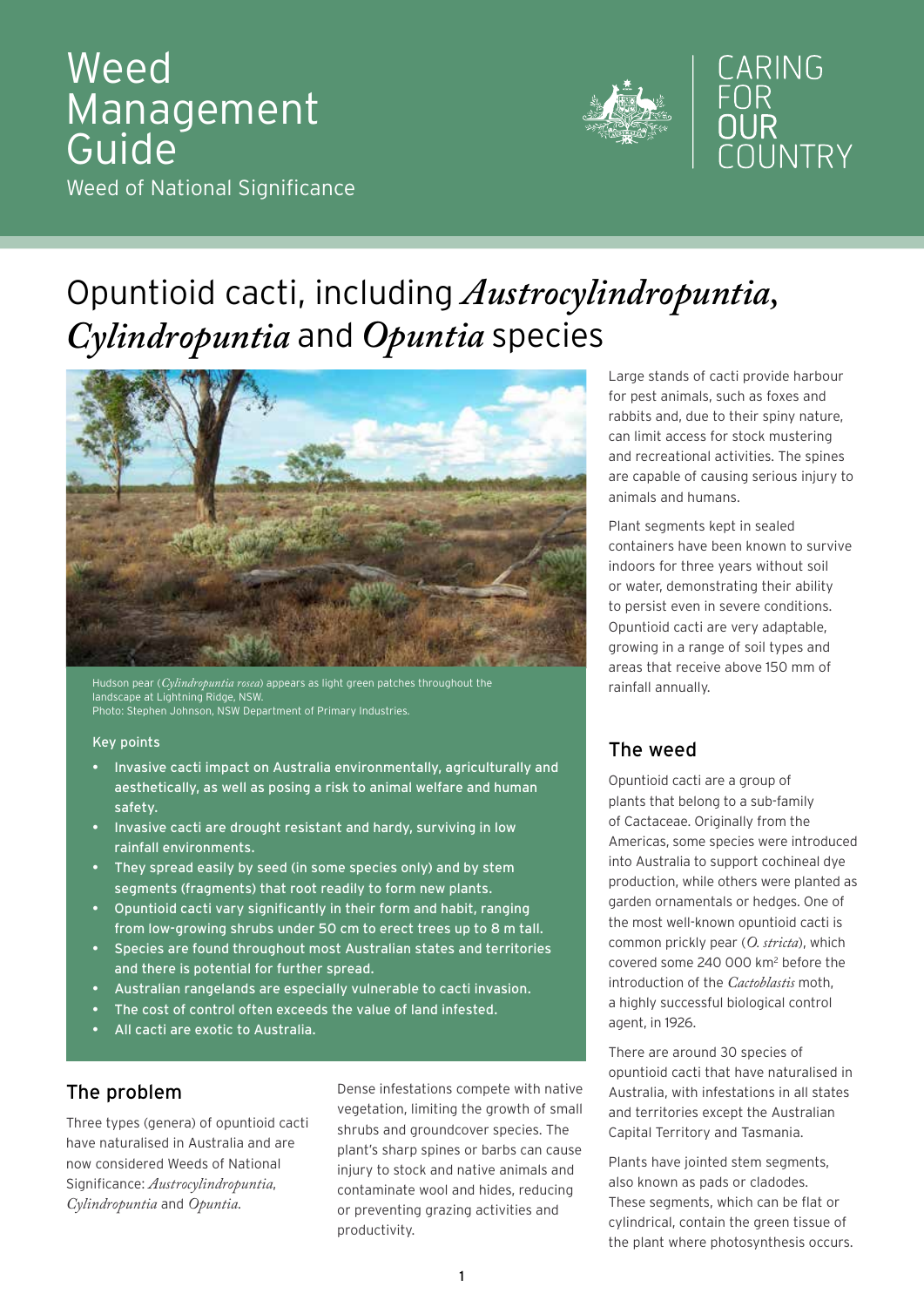

The duller green wheel cactus (*Opuntia robusta*) and brighter common prickly pear (*O. stricta*) both feature flat, pad-like segments. Photo: Troy Bowman, Rural Solutions SA.



Opuntioid cacti feature glochids—fine, hair-like detachable barbs which are difficult to remove and cause skin irritation. Photo: Greg Patrick, SA Arid Lands Natural Resources Management Board.



Devil's rope (*Cylindropuntia imbricata*) and other *Cylindropuntia* species feature tubular, rope-like segments. Photo: Adrian Harvey, Rural Solutions SA.



Many opuntioid cacti species are covered in spines 1-4 cm long. The spines of *Cylindropuntia* species, such as Hudson pear (*C. rosea*), are contained within papery sheaths and can give the plant a silver or gold appearance. Photo: Stephen Johnson, NSW Department of Primary Industries.

Leaves are small, and typically drop off when segments are young. Opuntioids often have large, colourful flowers that are white, yellow, orange, pink, red or purple. Most produce fleshy fruit which ripen to red, purple or yellow. Some species produce viable seeds that are bird and animal dispersed.

Varying in form and habit, opuntioid cacti range from low growing shrubs under 50 cm to erect trees eight metres tall. They are distinguished from other Cactaceae sub-families by the presence of glochids—small, detachable barbed bristles. Glochids grow from areoles, the small pits or depressions on the surface of segments. Areoles are also the points from which flowers, new segments or spines can grow and are present on both cacti segments and fruit.

Cactus spines provide protection from predators and heat, and on some species funnel moisture towards the plant's shallow root system, enabling growth in low rainfall climates. Cacti

have adapted to arid conditions through an evolved process of photosynthesis (known as Crassulacean Acid Metabolism, or CAM photosynthesis). Their stomata (pores) close during the day, reducing moisture loss and allowing gas exchange to occur during the cooler night period. Rapid growth of cacti often occurs after rainfall.

#### Weed identification

The appearance of opuntioid cacti can vary significantly, from the more familiar tall, erect and flat segmented common prickly pear (*O. stricta*), through to small shrubs with narrow, flattened, rope-like segments such as Hudson pear (*C. rosea; C. tunicata*).

*Austrocylindropuntia* originate in South America and are shrubby with cylindrical to club-shaped segments. They differ from *Cylindropuntia* species in that their spines lack papery sheaths. Of the 11 species worldwide, two have naturalised in Australia—*A. cylindrica*

and *A. subulata*. These species are popular in cultivation in other parts of the world.

*Cylindropuntia* are native to south western USA, Mexico and the West Indies, have cylindrical segments and spines with papery sheaths that separate from the spine in their first year. Many species have easily detachable segments, such as *C. prolifera*, commonly known as jumping cholla due to its ability to seemingly 'jump' onto passing animals, humans and vehicles.

*Opuntia* originate in North America, the West Indies and South America. They are branched shrubs, typically up to two metres high, though they can grow taller. They have flattened stem segments, commonly referred to as pads, which are usually round or ovalshaped. The most well known Opuntia species is common prickly pear, introduced to Australia in the 19th century.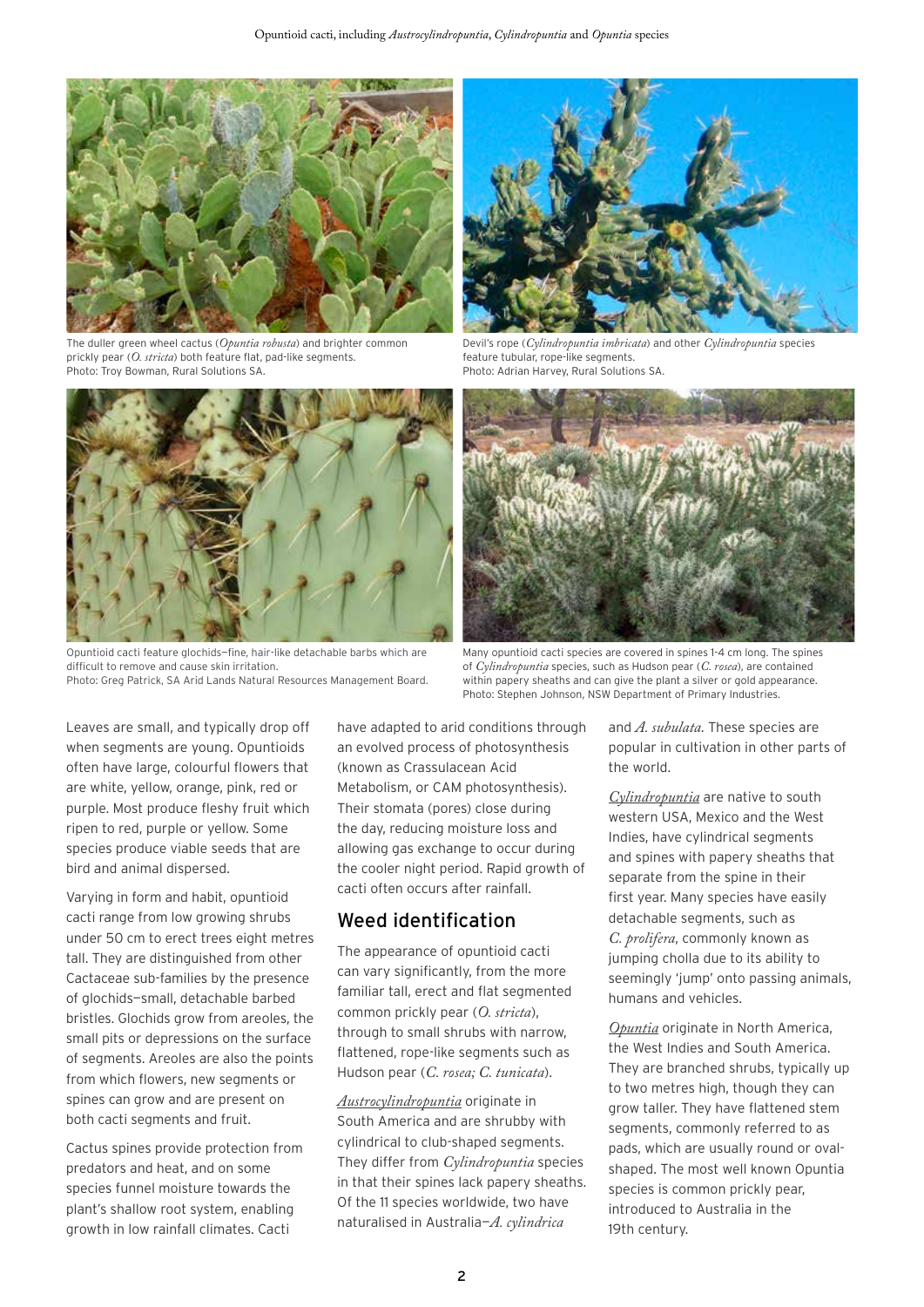#### Growth calendar



General pattern of growth Growth pattern in suitable conditions

#### Growth pattern in suitable conditions

Opuntioid cacti are perennial plants that are generally long-lived. Flowering typically occurs from spring through to summer, with fruits forming in late summer and into autumn. Not all species develop mature fruit, but those that do can produce numerous seeds, with a hard seed coat enabling longevity. Seed can germinate year round depending on rain, though seedlings are not likely to survive if they are in exposed conditions. Seedlings can be difficult to detect when small.

### How they spread

Vegetative spread is the most common form of dispersal, and can occur year round when segments, immature fruit or flowers detach and make ground contact. New segments then grow from areoles on the upper surface of the segment. Segments of many opuntioids will attach easily to clothing, footwear and the fur and limbs of animals, aiding their spread.

New growth (and spread) can also occur from flowers, from which new segments or roots can grow.

Most spread in Australia has been by people, either as garden plants and hedges, or through dumping in rubbish tips or bushland. As these plants form dense, impenetrable thickets, they are said to be valued as a cheaper form of fencing.

Seeds are a less common form of spread as not all opuntioid cacti produce viable seed. Species such as wheel cactus (*O. robusta*) and common prickly pear (*O. stricta*) produce bright, large fruit that are attractive to birds, aiding dispersal. Other animals, such as foxes, also spread the seed.

The spread of cacti is aided by the movement of water; hence distribution often occurs along watercourses, drainage lines and across flood plains. Further spread of Hudson pear across the floodplains in north-western New South Wales could result in movement of the species into rivers that feed into the Darling River.



Opuntioid cacti flowers generally appear in spring and summer, and in the case of wheel cactus (*Opuntia robusta*) are bright yellow. Photo: Troy Bowman, Rural Solutions SA.



Segments of Hudson pear (and other cacti) easily attach to vehicles, animals and people, contributing to long distance dispersal. Photo: NSW Department of Primary Industries.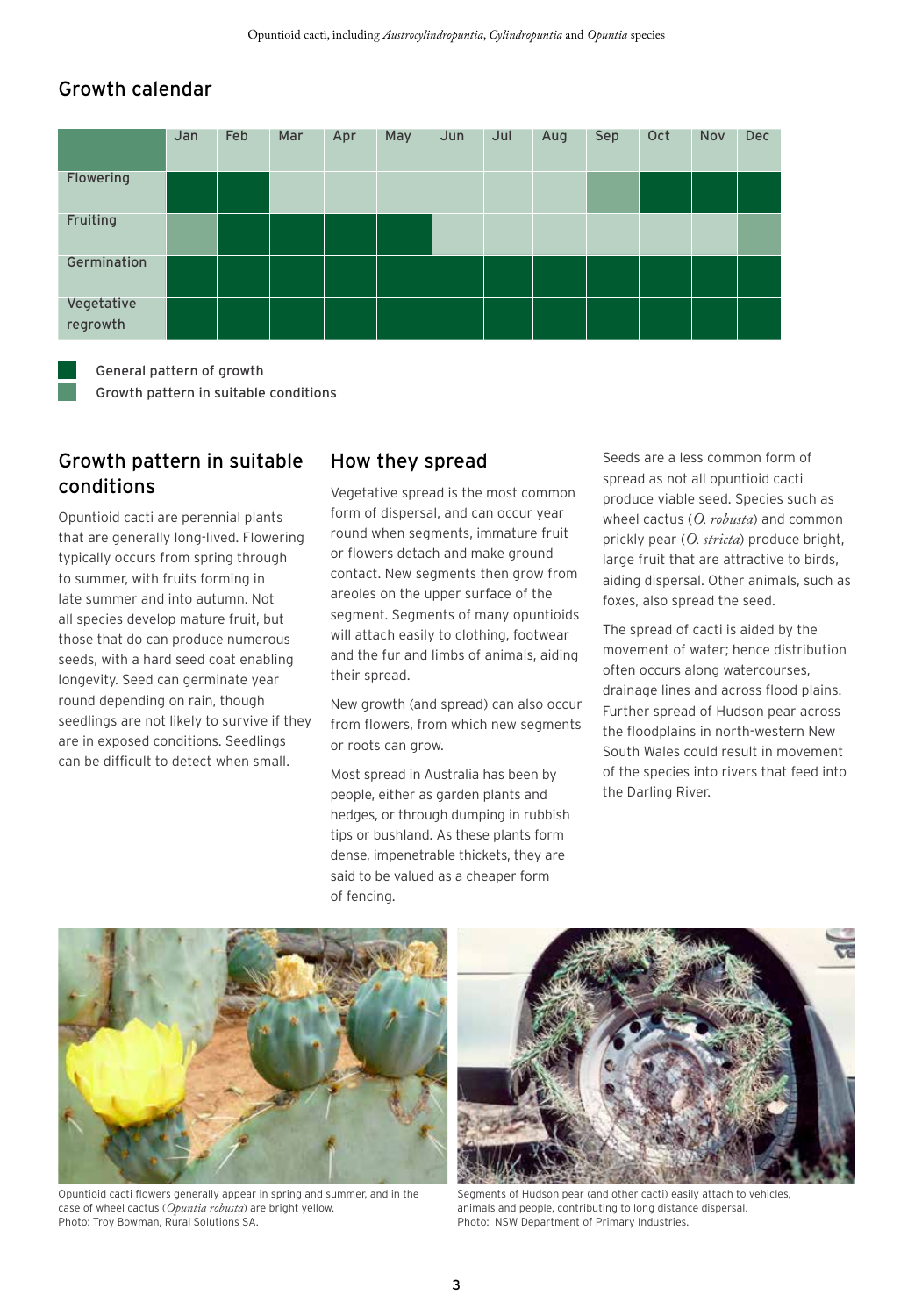| Species |                                                                                | Habit                                                | & fruit<br><b>Flowers</b>                                                                    | Segments |                                            | <b>Dispersal</b>                                                     | Distribution                  | Legislation                  |
|---------|--------------------------------------------------------------------------------|------------------------------------------------------|----------------------------------------------------------------------------------------------|----------|--------------------------------------------|----------------------------------------------------------------------|-------------------------------|------------------------------|
|         | Austrocylindropuntia<br>cylindrica                                             | Shrubby/tree-like<br>up to 1.5 m.                    | 5 cm long.<br>Pink-red,<br>Yellow to green.<br>Fruit: To<br>Flowers:<br>2.5 cm.              |          | up to 50 cm<br>Segments<br>long.           | Vegetative.                                                          | WA, SA, Vic, NSW,<br>Qld.     | Declared in SA.              |
|         | (Cylindropuntia fulgida<br>var. mamillata)<br>Coral cactus<br>$\sim$           | Shrub up to 1 m.                                     | deep red.<br>Fruit: oval shaped,<br>grey green.<br>Flowers:                                  |          | misshapen.<br>Segments<br>distorted<br>and | Vegetative.                                                          | WA, SA, NT, NSW,<br>Qld.      | Declared in SA,<br>NSW, Qld. |
|         | (Cylindropuntia<br>Devil's rope<br><i>imbricata</i> )<br>S                     | develop a trunk.<br>Branched shrub<br>up to 3 m. Can | Fruit: Egg shaped to<br>4 cm wide. Green to<br>Purple,<br>$3-7.5$ cm.<br>Flowers:<br>yellow. |          | Cylindrical,<br>segments.<br>rope-like     | Vegetative. Seed<br>(less common).                                   | WA, SA, Vic, NT,<br>NSW, Qld. | Declared in SA,<br>NSW, Qld. |
|         | White-spined Hudson<br>(Cylindropuntia rosea)<br>pear <sup>1</sup><br>4        | Shrub up to 1 m<br>high, 3 m wide.                   | Pink-purple<br>Fruit: Egg shaped,<br>2-4.5 cm long.<br>Flowers:<br>to 5 cm.                  |          | Cylindrical,<br>segments.<br>rope-like     | Vegetative. Rarely<br>forms seeds (seed<br>appear to be<br>sterile). | WA, SA, NT, Vic,<br>NSW, Qld. | Declared in SA,<br>Qld, NSW. |
|         | Brown-spined Hudson<br>Cylindropuntia<br>tunicata)<br>pear <sup>1</sup><br>LN. | Shrub to 60 cm<br>high                               | Yellowish-<br>Fruit: club shaped,<br>3 cm.<br>brown to<br>Flowers:<br>green.                 |          | Cylindrical,<br>segments.<br>rope-like     | Vegetative. Seed<br>(mostly sterile).                                | WA, SA, Vic, NSW,<br>Qld.     | Declared in SA,<br>Qld, NSW. |

Table 1: Main features of opuntioid cacti in Australia Table 1: Main features of opuntioid cacti in Australia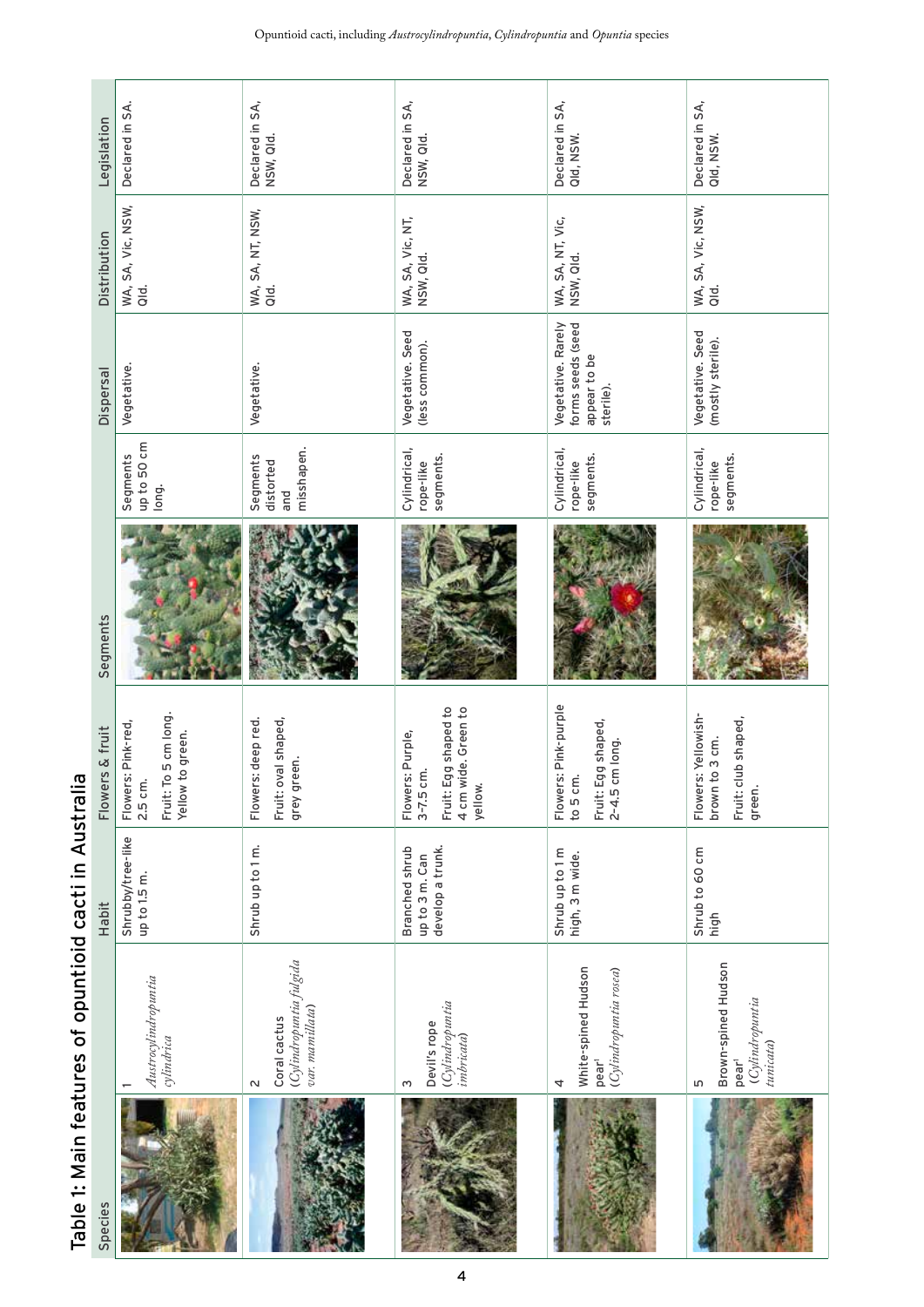| Declared in NT,<br>SA, NSW, Qld.                                                                                                   | NT, SA, Vic, NSW,<br>Declared in WA,<br>oid.                                                     | SA, NSW, Vic, Qld.<br>Declared in NT,                                                                | NT, SA, Vic, NSW,<br>Declared in WA,<br>aid.                                                    | Declared in NT,<br>SA, NSW, Qld.                                                            |                                                                                                                                                                                                                                                                                                                                                                                                                               |
|------------------------------------------------------------------------------------------------------------------------------------|--------------------------------------------------------------------------------------------------|------------------------------------------------------------------------------------------------------|-------------------------------------------------------------------------------------------------|---------------------------------------------------------------------------------------------|-------------------------------------------------------------------------------------------------------------------------------------------------------------------------------------------------------------------------------------------------------------------------------------------------------------------------------------------------------------------------------------------------------------------------------|
| SA, Vic, NSW, Qld.                                                                                                                 | WA, SA, Vic, NSW,<br>Qld.                                                                        | SA, Vic, NSW.                                                                                        | WA, SA, NT, Vic,<br>Tas, NSW, ACT,<br>$\frac{d}{d}$                                             | SA, NSW, Qld.                                                                               |                                                                                                                                                                                                                                                                                                                                                                                                                               |
| No viable seed<br>Vegetative.<br>produced.                                                                                         | Vegetative.                                                                                      | Vegetative and<br>seed.                                                                              | Vegetative and<br>seed.                                                                         | Vegetative and<br>seed.                                                                     |                                                                                                                                                                                                                                                                                                                                                                                                                               |
| 20 cm long<br>to round to<br>flattened<br>Partly                                                                                   | segments<br>10-30 cm<br>flattened<br>Glossy<br>green,<br>long.                                   | 40 cm wide.<br>Blue-green<br>segments.<br>Round to<br>flattened                                      | Segments<br>$10-25$ cm<br>flattened<br>long.                                                    | segments to<br>30 cm long.<br>Flattened                                                     |                                                                                                                                                                                                                                                                                                                                                                                                                               |
|                                                                                                                                    |                                                                                                  |                                                                                                      |                                                                                                 |                                                                                             | O. microdasys, O. polycantha, O. puberula. 1 Both Cylindropuntia rosea and C. tunicata are commonly referred to as Hudson pear. They are similar in appearance - C. rosea has white spines and C. tunicata has<br>Other species that have naturalised include: Austroplindropuntia subulata, Cylindropuntia atara { C. prolifera, C. spinosior, Opuntia elata, O. engelmannii, O. ficus-indica, O. humifusa, O. linguiformis, |
| Fruit: Egg shaped with<br>Red-purple when ripe<br>cm wide.<br>2.5-3.5 cm long.<br>Flowers: Yellow<br>flattened top,<br>$2.5 - 5.5$ | Fruit: egg shaped,<br>5-7 cm long. Red-<br>purple when ripe.<br>Flowers: Yellow,<br>3-6 cm wide. | Fruit: Barrel shaped<br>to 8 cm long. Pink-<br>purple when ripe.<br>Flowers: Yellow,<br>5-8 cm wide. | Fruit: Egg shaped with<br>flattened top. Purple<br>Flowers: Yellow,<br>6 cm wide.<br>when ripe. | shaped with flattened<br>Flowers: Orange, 4-5<br>cm wide. Fruit: Egg<br>top. Red when ripe. |                                                                                                                                                                                                                                                                                                                                                                                                                               |
| Low, spreading<br>Shrub up to 50<br>cm high.                                                                                       | Tree-like up to<br>2 m high.                                                                     | Shrub up to 4 m<br>high (commonly<br>$1 - 2$ m).                                                     | Shrub 1-2 m high.                                                                               | Tree up to 5 m<br>high.                                                                     |                                                                                                                                                                                                                                                                                                                                                                                                                               |
| (Opuntia aurantiaca)<br>Tiger pear<br>$\circ$                                                                                      | (Opuntia monacantha)<br>Smooth tree pear                                                         | (Opuntia robusta)<br>Wheel cactus<br>8                                                               | Common prickly pear<br>(Opuntia stricta)<br>G                                                   | (Opuntia tomentosa)<br>Velvety tree pear<br>$\supseteq$                                     |                                                                                                                                                                                                                                                                                                                                                                                                                               |
|                                                                                                                                    |                                                                                                  |                                                                                                      |                                                                                                 |                                                                                             | brown spines.                                                                                                                                                                                                                                                                                                                                                                                                                 |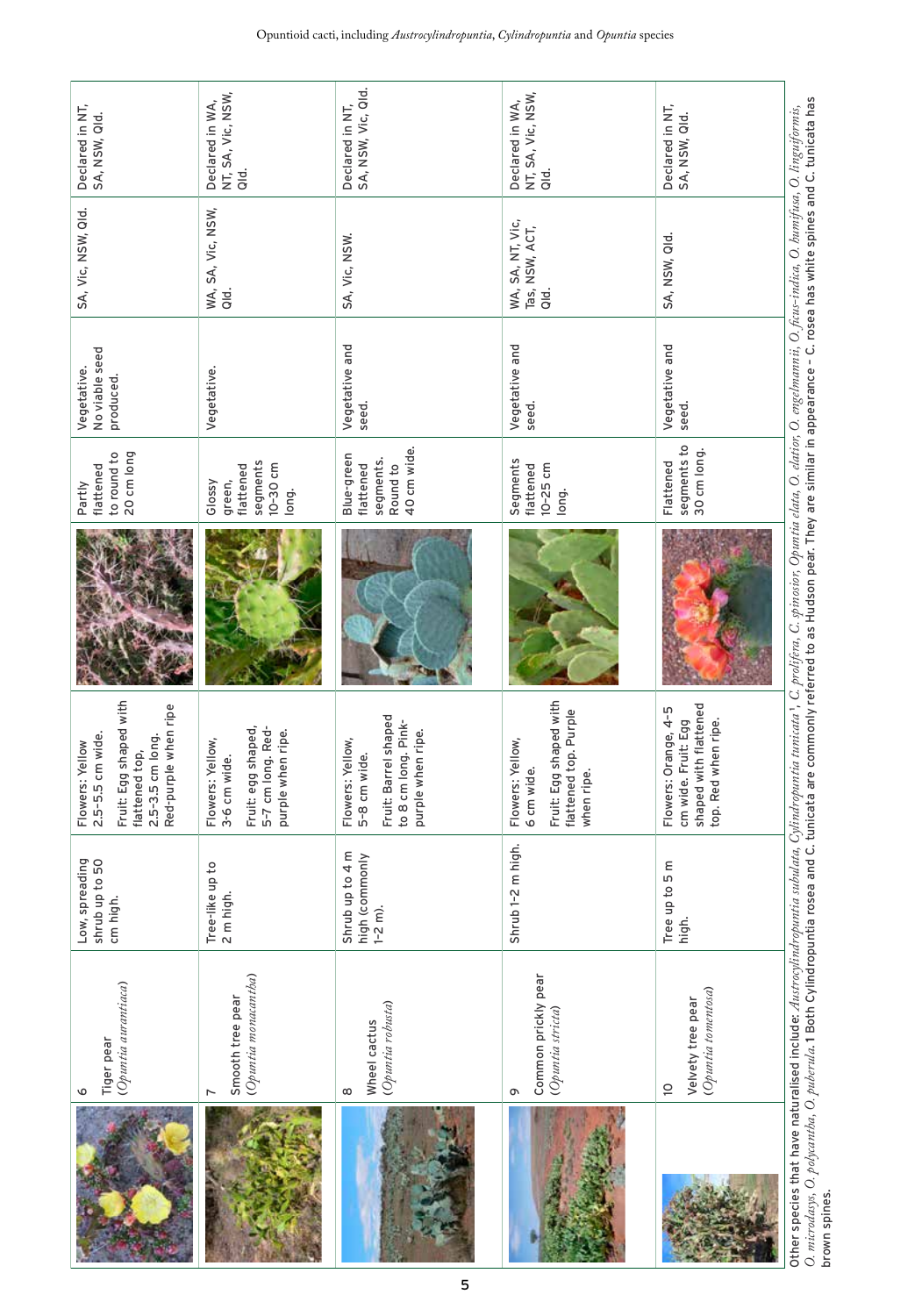#### Where they grow

Opuntioid cacti grow throughout a wide climatic range, from arid, semiarid environments to warm temperate, sub-tropical and tropical areas. They are native to the Americas, from Canada

to southern South America. They have become weedy in Australia, South Africa and Eurasia, where they were introduced as food, fodder, ornamentals and for the former cochineal industry. These cacti are also often considered to be weeds in their native range. In Australia

they appear to have no preference for soil types and are found growing in calcareous loam, shallow granite, red earths and clay soils. Cacti flourish around old homesteads, dumps and mine sites.

# Map 1: Distribution of wheel cactus (*Opuntia robusta*) in Australia



# Map 2: Distribution of Hudson pear (*Cylindropuntia rosea*) in Australia.



# Map 3: Potential distribution of wheel cactus (*Opuntia robusta*) in Australia



Map 4: Potential distribution of Hudson pear (*Cylindropuntia rosea*) in Australia

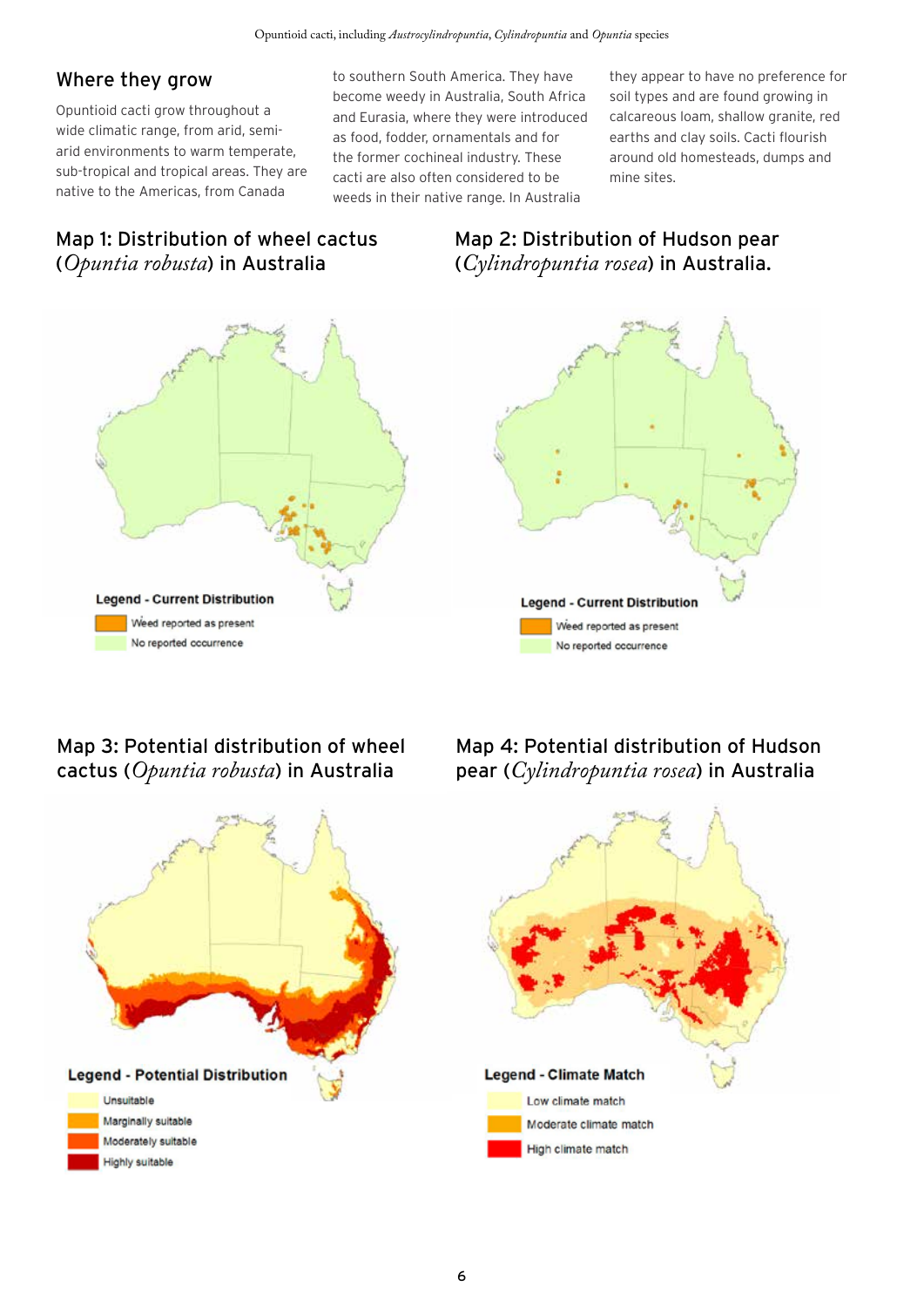Opuntioid species are found throughout most Australian states and territories, with some more widespread than others. Hudson pear (*C. rosea*) is found around Lightning Ridge in New South Wales (60 000 ha infested); south east Queensland; Victoria; South Australia; the Northern Territory; and in the Goldfields region of Western Australia. Wheel cactus (*O. robusta*) occurs in the Flinders Ranges (35 000 ha infested), in the mid-north and along the River Murray in South Australia; north central Victoria; and southern New South Wales. Tiger pear (*O. aurantiaca*) occurs throughout New South Wales (200 000 ha infested); southern Queensland; Victoria; and South Australia.

# Potential distribution

Opuntioid cacti have the potential to expand their range in Australia. Maps 3 and 4 indicate the potential range expansion of wheel cactus and Hudson pear. In the case of wheel cactus, an expansion of the current range could occur in South Australia, Victoria and New South Wales. Spread into new, highly suitable areas such as Western Australia and Queensland is also possible.

The potential range of Hudson pear could also see an expansion from existing infestations in Western Australia, Northern Territory, South Australia, New South Wales and Queensland. Victoria is also highly suitable for further growth of this species.

# What to do about them

While there are several options for managing opuntioid cacti, the most appropriate method will depend on the size and age of the infestation, site access, resources and the species being managed. For large infestations, integrated weed management approaches will be necessary, using a combination of biological control (if available), herbicides and or/manual removal. Follow-up is essential in any control program, particularly given the ability of cacti to reproduce from segments or fruit.

The cost of control often exceeds the value of the land infested with cacti so it is important to remove small infestations



Ripe fruit of wheel cactus (*O. robusta*). The fruits of opuntioid cacti allow spread by seed, but also vegetatively via the areole. Photo: Greg Patrick, South Australian Arid Lands Natural Resources Management Board.

before they spread. As they tend to grow in isolated areas, including rangelands, there are several challenges associated with their effective management. Remote areas have small populations with limited resources such as equipment and labour. Cacti also grow in areas where land managers have large properties that may be visited infrequently or are difficult to access due to steep terrain. Seedlings and detached segments often blend into the landscape making detection and eradication difficult.

# Spread prevention

Opuntioid cacti are spread from the movement of seeds, fruit and segments via birds, animals, water, vehicles, equipment and people. Good hygiene is essential when working in infested areas, including staying on tracks. All segments and fruits should be removed from an area as they are capable of regrowing, even under very harsh conditions.

# Chemical control

Four herbicides are registered for the control of opuntioid cacti and include MSMA, triclopyr, picloram+triclopyr, and amitrole, under various trade names. The Australian Pesticides and Veterinary Medicines Authority (APVMA) regulates the use of chemicals in Australia. In some instances off-label permits are issued by the APVMA, to allow for uses

that are not specified on the label. There are four off-label permits for the control of opuntioid cacti in SA, NSW and Queensland. For more details on herbicide registration and permits visit the APVMA website, www.apvma.gov.au.

**Registration of herbicides varies across states and territories. You should always check the product label and seek advice from your local council or state/territory weed management agency for information on spray rates and adjuvants.** 

Table 2 provides a summary of the registered or permit herbicide options available for the control of opuntioid cacti in Australia.

*Opuntia* species respond well to stem/ pad injection, while many *Cylindropuntia* species require overall spraying. When using herbicides, care must be taken to ensure adequate coverage of the plant (all sides of the segments) to prevent regrowth. In the case of foliar spraying, the addition of a marker dye will assist with identifying any missed plants or segments.

Plants should be actively growing and not under stress from heat/drought or cold conditions. Plants may die quicker as a result of warm weather spraying, as cooler conditions can slow the uptake of herbicides. Herbicides may not result in a complete kill. **Control sites should therefore be monitored for regrowth and follow-up activities applied if necessary.**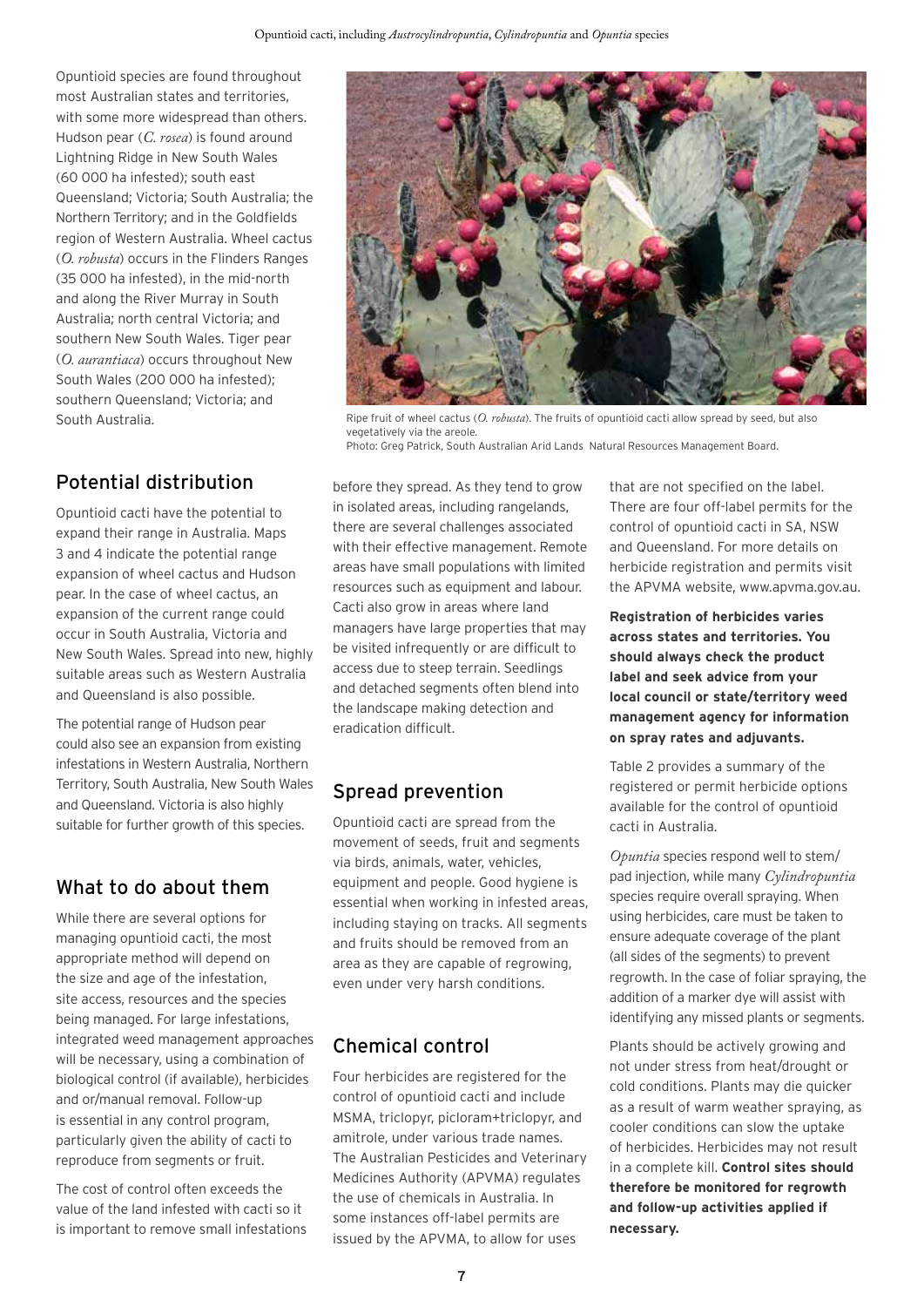

Volunteers inject individual segments of wheel cactus with a measured dose of herbicide, marking each plant as they go with spray paint. Photo: Ian Grenda.



Equipment required for stem injection of opuntioid cact. Photo: A. Linke & K. Haebich.

# Grazing

The spines on opuntioid cacti prevent grazing in most instances, however, stock and other animals sometimes feed on less spiny species in times of drought. In most instances the presence of opuntioid cacti limits or prevents grazing activities.

# Mechanical control

Care must be taken when mechanically or physically removing opuntioid cacti due to their spiny nature. Small, isolated plants are easier to remove than large, dense infestations and some species, such as Hudson pear and devil's rope, can pose significant risk of injury when handled.

Physical removal can be difficult as any segments detached in the process can regrow to form new plants. Material must be disposed of appropriately via deep burial.

#### Fire

Hot fires can kill plants, although regrowth may occur. Burning can also assist in providing access to sites so that other control activities can take place. Removing the bulk of the plant through burning can also reduce the amount of herbicide required for follow up control. Advice should be sought and permission may be required in areas of native vegetation. Check with your local council or state/ territory weed management agency.

#### Table 2: Herbicide options for opuntioid management

| <b>Method</b>           | <b>Herbicide</b>                                                                                      | <b>Comments</b>                                                                                                                      | <b>Advantages</b>                                                              | <b>Cautions</b>                                                       |
|-------------------------|-------------------------------------------------------------------------------------------------------|--------------------------------------------------------------------------------------------------------------------------------------|--------------------------------------------------------------------------------|-----------------------------------------------------------------------|
| Foliar spray            | MSMA e.g. Daconate®<br>Triclopyr e.g. Garlon™<br>Picloram+triclopyr e.g.<br>Grazon <sup>™</sup> Extra | Used mixed with water<br>and spray oil; or diesel.                                                                                   | Complete coverage<br>No specialised equipment<br>needed                        | Potential for off-target<br>damage<br>Usually relies on vehicle       |
|                         |                                                                                                       | Follow permit/label<br>instructions.                                                                                                 | Suits large infestations and<br>roadsides<br>Relatively cost effective         | access<br>Do not spray when plants<br>are stressed                    |
|                         |                                                                                                       |                                                                                                                                      |                                                                                | Use of MSMA requires<br>accreditation <sup>1</sup>                    |
| Stem injection          | Amitrole e.g. Amitrole T<br>Glyphosate                                                                | Injection of measured<br>dose of neat chemical<br>applied to segments or<br>trunks of cacti.<br>Follow permit/label<br>instructions. | Suits isolated, small<br>infestations or difficult to<br>access sites          | Requires specialised<br>equipment - e.g. injector<br>qun, drills etc. |
|                         | MSMA e.g. Daconate®                                                                                   |                                                                                                                                      | Can be used year round<br>Low volumes of herbicide                             | Use of MSMA requires<br>accreditation <sup>1</sup>                    |
|                         |                                                                                                       |                                                                                                                                      | reauired<br>Glyphosate suitable for<br>volunteers with appropriate<br>training | Not suitable for large, dense<br>infestations                         |
| Basal bark/cut<br>stump | Picloram+Triclopyr e.g.<br>Access™                                                                    | Used neat or with<br>diesel (depending on                                                                                            | Effective for isolated plants<br>Minimal off-target damage                     | Need to apply to all<br>branches                                      |
|                         | Triclopyr e.g. Garlon™                                                                                | herbicide).                                                                                                                          |                                                                                | All cut material must be<br>disposed of in deep burial                |
|                         |                                                                                                       | Follow permit/label<br>instructions.                                                                                                 |                                                                                | to prevent spread                                                     |

**1** MSMA is a schedule 7 herbicide and its use is restricted to qualified persons (eg Chemcert accredited).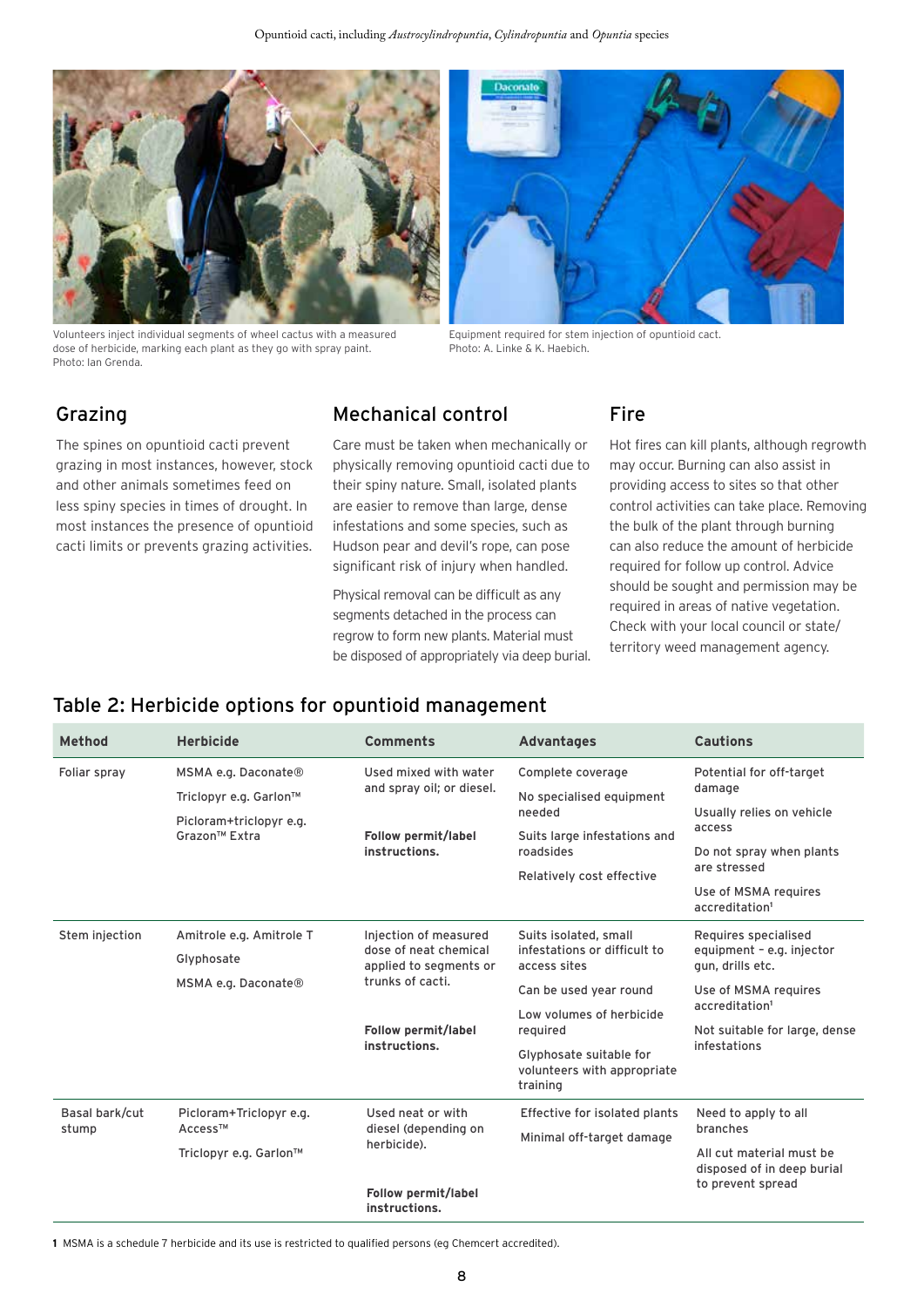# Biological control

There are two main agents used in the biological control of opuntioid cacti— *Cactoblastis cactorum*, a stem-boring moth, and several *Dactylopius* species, cochineal scale insects. Cactoblastis has been extremely successful in controlling common prickly pear (*O. stricta*) in most situations, although it is less effective in cooler, wetter areas or very dry locations. Cactoblastis larvae feed on segments, resulting in the collapse of plants. They can feed on a range of opuntioid cacti, but are only effective at controlling common prickly pear.

There are several *Dactylopius* species (cochineal) present in Australia. The species look similar to the naked eye so **it is important to use the correct cochineal**. For example, cochineal that is effective on tiger pear will not work on common prickly pear. Heavy rain and cold weather can inhibit the effectiveness of cochineal. However, successful control is possible for tiger pear, common prickly pear, drooping tree pear, devil's rope and velvety tree pear.

It is relatively easy to infect vulnerable cacti species with Cactoblastis and cochineal by re-distributing the



Female cochineal insects are small bugs that spend their life feeding on plants. They are covered in a white, waxy secretion and turn bright red when crushed. Photo: Shauna Potter, Biosecurity SA.

agents either as eggs (in the case of Cactoblastis) or by placing infected segments on unaffected plants (in the case of Cactoblastis larvae or cochineal).

Researchers are investigating potential cochineal strains for the control of Hudson pear and trials are underway for the use of cochineal on wheel cactus.

### Legislation

Several opuntioid cacti are declared weeds in Australia (refer to Table 1 for more details).

*Opuntia ficus-indica* (Indian or Barbary fig) is generally excluded from declaration (except in Western Australia) as it is a commercial food crop in parts of Australia.

#### Weed control contacts

| State /<br><b>Territory</b> | <b>Department</b>                                            | <b>Phone</b> | <b>Email</b>                                   | Website                                                         |
|-----------------------------|--------------------------------------------------------------|--------------|------------------------------------------------|-----------------------------------------------------------------|
| <b>ACT</b>                  | Dept of the Environment, Climate<br>Change, Energy and Water | 13 22 81     | environment@act.gov.au                         | www.environment.act.gov.au/<br>environment                      |
| <b>NSW</b>                  | Dept of Primary Industries                                   | 1800 680 244 | weeds@dpi.nsw.gov.au                           | www.dpi.nsw.gov.au/agriculture/<br>pests-weeds/weeds            |
| <b>NT</b>                   | Dept of Land Resource<br>Management                          | 08 8999 4567 | weedinfo@nt.gov.au                             | www.lrm.nt.gov.au/weeds                                         |
| <b>QLD</b>                  | Department of Agriculture,<br><b>Fisheries and Forestry</b>  | 13 25 23     | callweb@daff.gld.gov.au                        | www.daff.gld.gov.au                                             |
| <b>SA</b>                   | Biosecurity SA, Dept of Primary<br>Industries and Regions SA | 08 8303 9620 | nrmbiosecurity@sa.gov.au                       | www.pir.sa.gov.au/biosecuritysa/<br>nrm_biosecurity/weeds       |
| <b>TAS</b>                  | Dept of Primary Industries,<br>Parks, Water and Environment  | 1300 368 550 | See contacts at<br>www.dpipwe.tas.gov.au/weeds | www.dpipwe.tas.gov.au/weeds                                     |
| <b>VIC</b>                  | Dept of Primary Industries                                   | 13 61 86     | customer.service@dpi.vic.gov.au                | www.new.dpi.vic.gov.au/agriculture/<br>pests-diseases-and-weeds |
| <b>WA</b>                   | Dept of Agriculture and Food                                 | 08 9368 3333 | enquiries@agric.wa.gov.au                      | www.agric.wa.gov.au                                             |
| <b>Australia</b><br>wide    | Australian Pesticides and<br>Veterinary Medicines Authority  | 02 6210 4701 | contact@apvma.gov.au                           | www.apvma.gov.au                                                |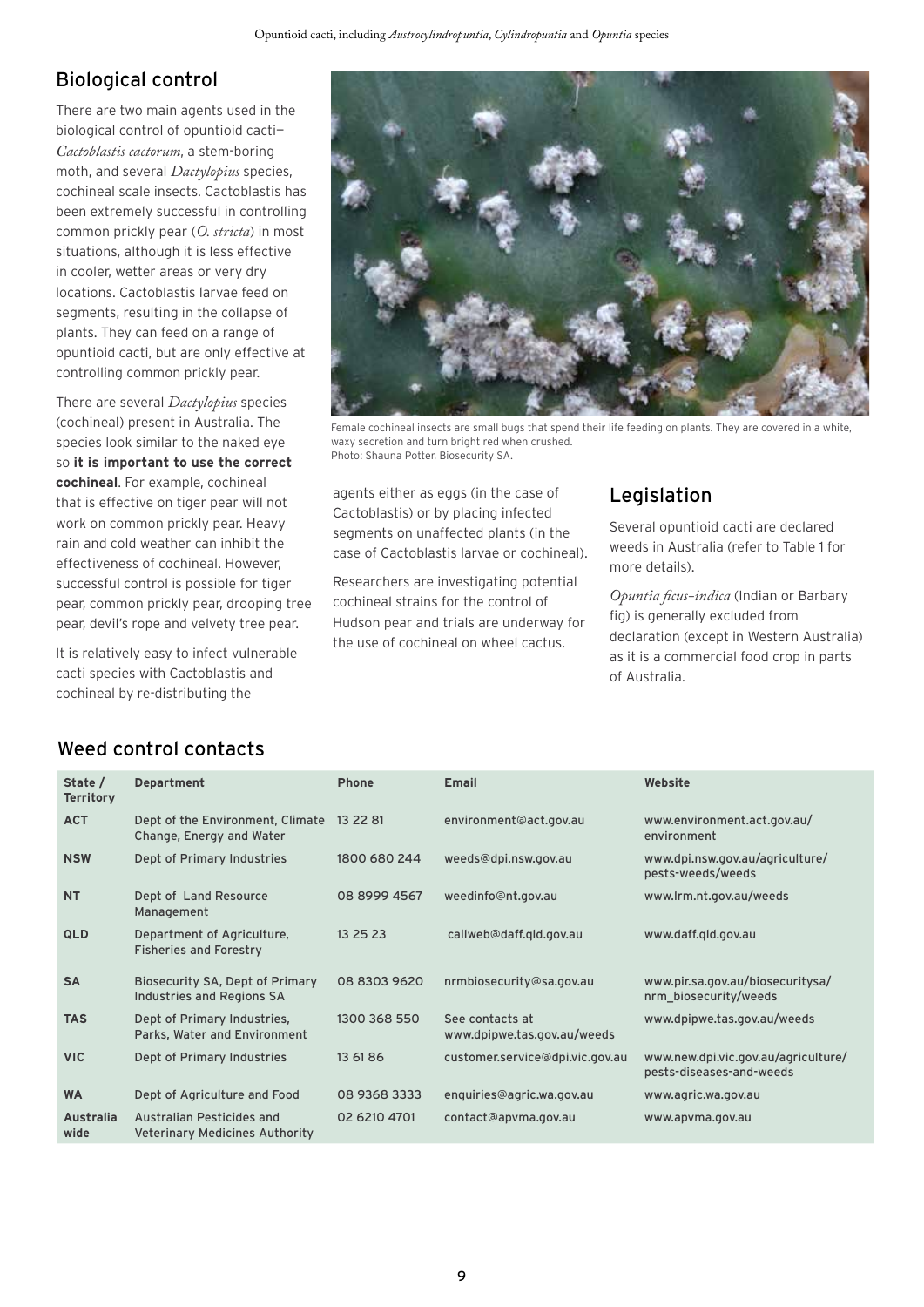# Acknowledgements

Compiled by Shauna Potter, Biosecurity SA, November 2011.

# Key references:

Chuk, M. (2010) Invasive cacti – a threat to the rangeland of Australia. *Proceedings of the 16th Biennial Conference of the Australian Rangeland Society*, Burke (Eds D.J. Eldridge and C. Waters)

Edmunds, L.J. (2006) A community approach to pest plant control in South Australia's rangelands. . In C. Preston, J.H. Watts and N.D. Crossman (eds). *Proceedings of the 15th Australian Weeds Conference*. Weed Management Society of South Australia, Adelaide, pp. 203-206.

Harvey, A. (2009)Draft state opuntioid cacti management plan (2009). Primary Industries and Regions South Australia.

Holtkamp, R.H. (2006) Hudson pear. Primefact 240. NSW DPI.

Hosking, J.R., McFadyen, R.E., Murray, N.D. (1988). Distribution and biological control of cactus species in eastern Australia. *Plant Protection Quarterly* 3(3): 115-123.

Johnson, S.B., Hosking, J.R., Chinnock, R.J. and Holtkamp, R.H. (2009) The biology of Australian weeds 53. Cylindropuntia rosea (DC.) Backeb. and Cylindropuntia tunicata (Lehm.) F.M. Knuth. *Plant Protection Quarterly* 24 (2), 42- 49.

Parsons, W.T. and Cuthbertson, E.G. (2001). *Noxious Weeds of Australia* (2nd ed.) CSIRO Publishing, Collingwood.

Prickly pear (Opuntia, Nopalea and Acanthocereus spp.) fact sheet (2009). Queensland Government

# Information and guide revision:

David Cooke, Adrian Harvey & Kenn Pearce (PIRSA); Mike Chuk, (DCQ); Royce Holtkamp, John Hosking and Stephen Johnson

(DPI NSW); Bill Palmer (DEEDI); Bob Chinnock; Ruth Myers (DPI Vic); Kym Haebich (SA MDB NRM Board); Karen Stewart (DPIPWE).

Maps: Data provided by state and territory weed management agencies. Production by Chris Auricht. Potential distribution Climex modelling by CSIRO.

# Photo Acknowledgments (Table 1):

- 1 Sheldon Navie; Bob Chinnock
- 2 Mike Chuk
- 3 Adrian Harvey, Rural Solutions SA
- 4 Royce Holtcamp, NSW Department of Primary Industries
- 5 Biosecurity SA
- 6 Bob Chinnock
- 7 Adrian Harvey, Rural Solutions SA
- 8 Greg Patrick, South Australian Arid Lands Natural Resources Management Board
- 9 Mike Chuk; Troy Bowman, Rural Solutions SA
- 10 Sheldon Navie; Bob Chinnock